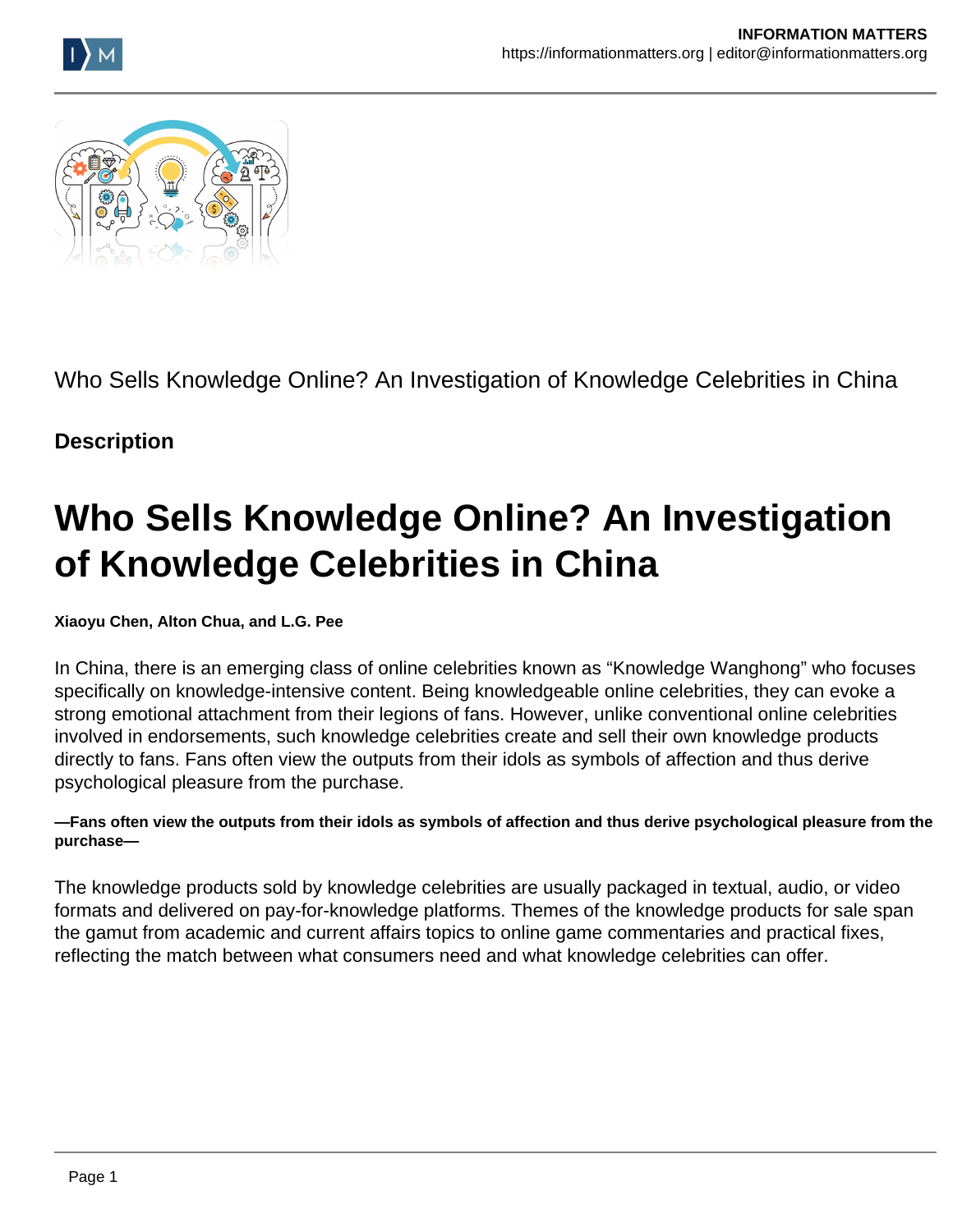

To thrive in the intensely competitive online environment, knowledge celebrities have to carve their own niche markets and differentiate themselves using what is known as identity signaling. This is a deliberate communication process by which they may provide cues that convey information about who they are, what they can do and the products they sell. On pay-for-knowledge platforms, the opportunity for identity signaling presents itself most naturally via online profiles.

In order to come across as authentic, online celebrities have to set up their online profiles clearly and consistently. This means that their profiles must include distinctive details to conjure the identity they wish to portray. For example, some online celebrities might choose to create a personable and likable character, while others prefer to be seen as efficient and insightful. Different identities appeal to different segments of consumers. In any case, the goal is to project a reputable image, inspire confidence and ultimately nudge a purchase.